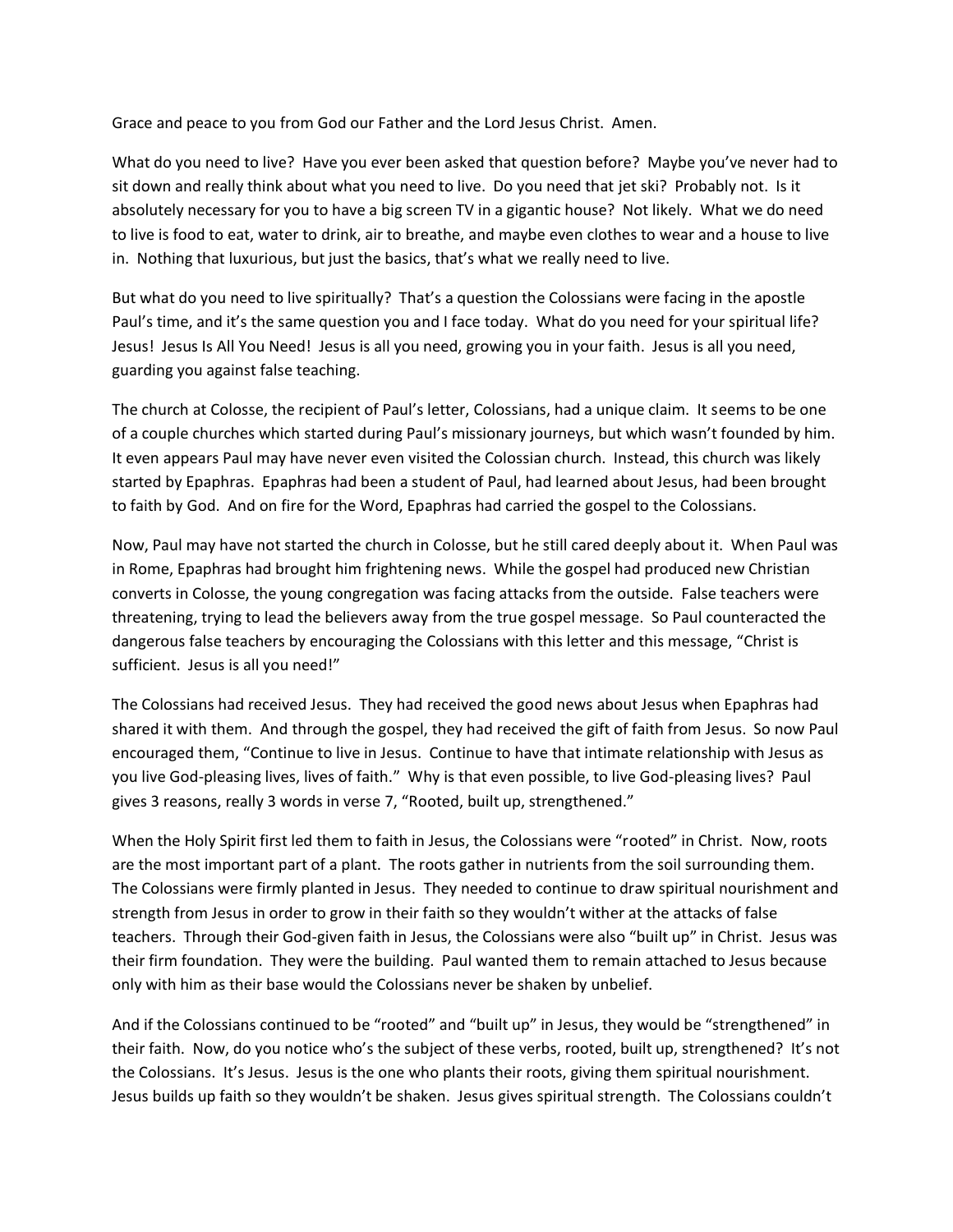combat these false teachers on their own. But with Jesus as their anchor, as their strength, they would be able to resist false teachings. But how would they get that strength? By remembering the gospel they were taught by Epaphras, by continually immersing themselves in God's Word. Only then would they be equipped to fight false teachers and to live lives of faith.

Jesus would do all the work in strengthening the faith of the Colossians, so how would they respond? Paul urges them to be "overflowing with thankfulness." Being rooted, built up, and strengthened in Jesus, that wouldn't be a problem. Their thankfulness for God's abundant blessings would show in every aspect of their lives. They would continue to live in Jesus, live according to his will, as they had been taught.

The Colossians weren't the only ones needing Jesus for guidance. Paul is speaking those words to us as well. Jesus calls for us to live in him. He wants us to be rooted, built up, and strengthened in him. Jesus provides the good soil holding the rich nutrients of his Word. Jesus supplies the solid foundation of Scripture to establish and strengthen us in our faith.

But sadly, you and I often reject his efforts to build up our faith. You missed one day of Bible reading, realized it, and told yourself you would make it up tomorrow. Then the same thing happened the next day, and you said you would get to it tomorrow. And the cycle continues day after day, until soon you stop thinking about reading your Bible. Or perhaps you use a hectic schedule with no free time as an excuse for not making time for God and his Word. I know I have. Church and Bible class attendance become sporadic because you think, "I'm going to hear the same message from Pastor that I hear every week, and I know the essentials of the Bible, so what's the point?"

What happens to a plant if its roots are taken out of soil? It rots. It dies. When you avoid Jesus, reject hearing his Word, that is sin. If you aren't building on Jesus, keeping your roots in him and his Word, your faith is not growing. Your faith isn't even just flat-lining. No, it's rotting. A faith not growing is a dying faith. And that dying faith can lead to a dead faith, no faith, and with no faith, the final destination is hell.

Jesus says, "I am the vine; you are the branches; apart from me you can do nothing." Yes, apart from Jesus, we can't grow in our faith. We can't, we couldn't do anything to win God's favor. But Jesus could, and Jesus DID! Jesus was God's remedy for our sins. And how was Jesus that remedy? He lived. He died. He rose.

Jesus remained faithful to God his entire life, obeying all of God's commands. As God, Jesus never faltered, never slipped up, never sinned. Not even so much as a white lie. And because Jesus was perfectly faithful, the crown of eternal life was his. But Jesus wasn't satisfied with having that crown only for himself. He wanted us to share it with him. So Jesus gave up his crown, his perfect life in exchange for all our lives, our sinful lives. And taking our sins, he died on the cross. But Jesus' death won forgiveness for every sin! And Jesus' resurrection? The exclamation point, the final triumph over sin, Satan, and our final enemy, death.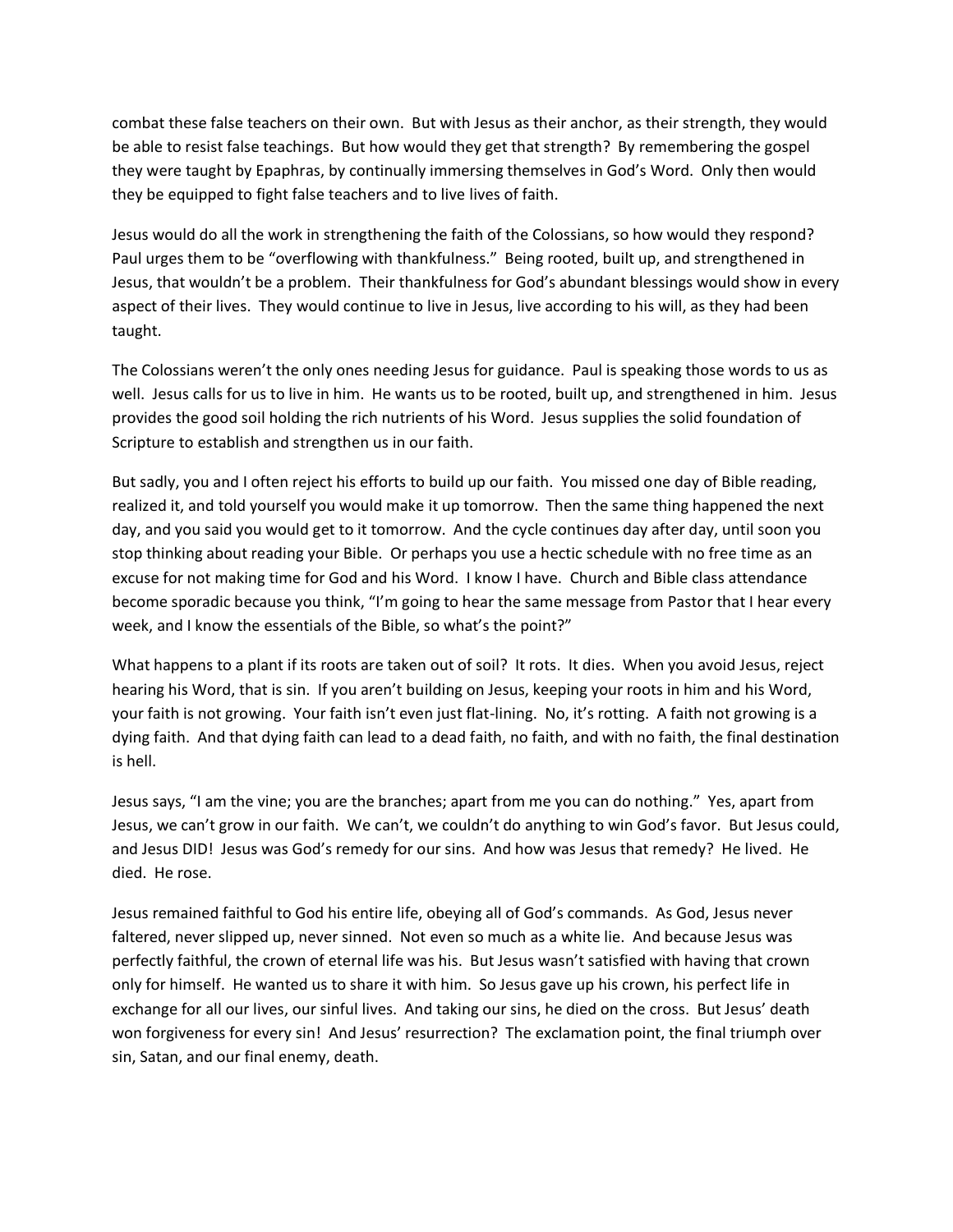That's what Jesus did FOR us. He lived, he died, and he rose. But he doesn't stop there. In his great love, Jesus has given us faith. Through the waters of baptism, Jesus washed us clean of our sins and gave us the gift of saving faith in him.

But he's gone even further than that. He hasn't just given us faith. He alone strengthens that faith. Every time you hear or study God's Word, Jesus waters your faith. He blesses your study as you mine new treasures from his Word every time you sink your roots into it. Every time you worship in God's house and celebrate the Lord's Supper, Jesus reinforces your faith, making you, the building, stand even firmer on him, the solid foundation. And best of all, Jesus works joy and thanksgiving in our hearts for all the blessings he has poured out on us. And he works in us the desire, the craving to be in his Word as often as we can, growing stronger in our faith.

Jesus is all we need! Not only does he strengthen our faith. As Jesus makes our faith grow stronger, he guides us in our Christian living, as we continue to live in him and for him. Jesus is all we need for growing in our faith, and he's all we need in our fight against unbelief. Jesus is all you need, guarding you against false teaching.

Immediately after Paul encourages the Colossians to continue living lives of faith in Jesus, he warns them: "See to it that no one takes you captive through hollow and deceptive philosophies." Now, you're probably wondering what these false teachings were which were threatening to take the Colossians captive and to destroy their faith.

Well, the Colossians were being told Jesus wasn't enough. Outsiders were claiming Jesus' sacrifice on the cross wasn't sufficient for salvation. No, these false teachers were saying Jesus needed to be coupled with worship of angels, going above and beyond in following the Old Testament laws, even to the point of mistreating their bodies. To summarize, false teachers were teaching what they called a "more complete, more sophisticated" Christianity, a teaching based on salvation by merit. It was the idea man can contribute to his own salvation, gaining God's favor and a place in heaven by doing good works.

But Paul calls these teachings hollow and deceptive philosophies. They were hollow, empty, meaningless. They weren't true. These teachings didn't come from God's mouth, but from human minds, from sinful human minds. And these teachings weren't only hollow. They were deceptive. They were trying to lead the Colossians away from the truth of God's Word. They were dangerous, teachings which could destroy the faith of the Colossians.

These teachings were empty and dangerous, but they were also enticing. Now, have you heard of the company Enron? When Enron was prospering, the company looked like a great investment. Many people rushed to purchase Enron stock. But hidden underneath the shell of the successful company was an interior of lies, corruption, and billions of dollars in debt. When Enron finally collapsed in 2001, investors finally realized their mistake. But it was too late. They had already surrendered valuable assets in exchange for something completely worthless, Enron stock. The false teachings attacking the Colossians also sounded tempting. But Paul saw them for what they really were. They were hollow and worthless lies. They were lies capable of destroying faith in Jesus.